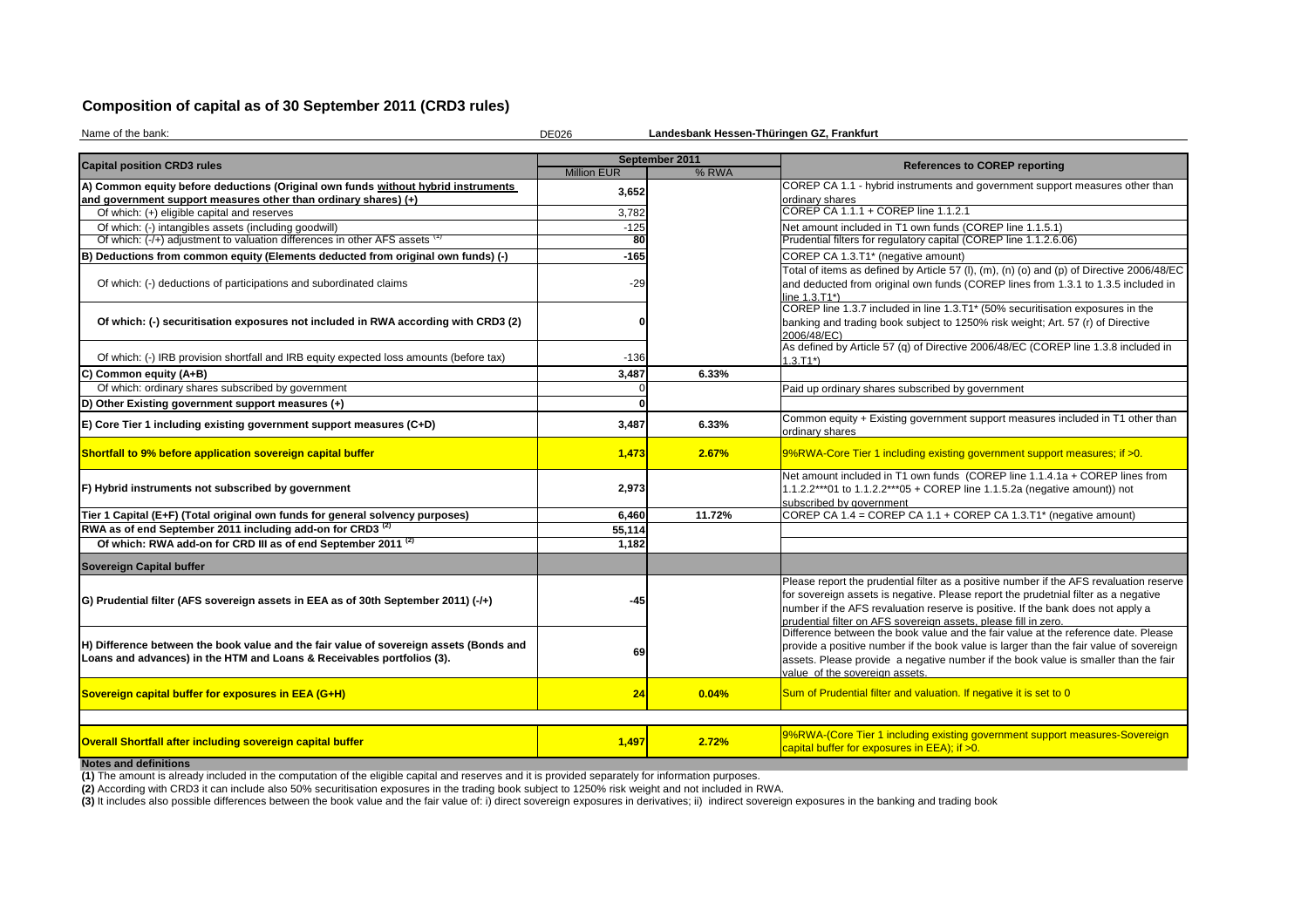Name of the bank: **DE026 Landesbank Hessen-Thüringen GZ, Frankfurt**

|                          |                       | value gross of provisions) <sup>(1)</sup> |                                                                                       |                            | <b>NET DIRECT POSITIONS</b><br><b>DIRECT SOVEREIGN</b><br>GROSS DIRECT LONG EXPOSURES (accounting   (gross of provisions and write-off exposures (long) net of cash short position of sovereign debt<br><b>EXPOSURES IN</b><br>to other counterparties only where there is maturity matching) <sup>(1)</sup><br><b>DERIVATIVES<sup>(1)</sup></b> |                                                               |                                                                                      |                                                                                                                    | <b>INDIRECT SOVEREIGN</b><br>EXPOSURES <sup>(3)</sup><br>(on and off balance sheet)                                                | <b>Memo Item</b>                                                   | Provisions and<br>write-off on                                        | <b>Prudential filter</b><br>AFS sovereign assets                                                            | Reserve<br>AFS sovereign assets                                                                         | Fair value of Cash<br>flow and fair value                                 |
|--------------------------|-----------------------|-------------------------------------------|---------------------------------------------------------------------------------------|----------------------------|--------------------------------------------------------------------------------------------------------------------------------------------------------------------------------------------------------------------------------------------------------------------------------------------------------------------------------------------------|---------------------------------------------------------------|--------------------------------------------------------------------------------------|--------------------------------------------------------------------------------------------------------------------|------------------------------------------------------------------------------------------------------------------------------------|--------------------------------------------------------------------|-----------------------------------------------------------------------|-------------------------------------------------------------------------------------------------------------|---------------------------------------------------------------------------------------------------------|---------------------------------------------------------------------------|
| <b>Residual Maturity</b> | <b>Country</b>        |                                           | of which: loans and<br>advances in the HTM<br>and Loans and<br>receivables portfolios |                            | of which: Available for<br>sale financial assets<br>(AFS)                                                                                                                                                                                                                                                                                        | of which: Financial assets<br>through profit or loss<br>(FVO) | designated at fair value   of which: Financial assets  <br>held for trading $^{(2)}$ | Net position at fair values<br>(Derivatives with positive fair<br>value + Derivatives with<br>negative fair value) | Net position at fair values<br>(Derivatives with positive fair and Receivables<br>value + Derivatives with<br>negative fair value) | Nominal Value<br>Debt securities<br>in HTM and Loans<br>portfolios | Sovereign assets<br>(loans, advances<br>and debt securities)<br>$(+)$ | (including the fair<br>value of Cash flow and<br>fair value hedging<br>contracts)<br>$(+/-)$ <sup>(4)</sup> | (gross the fair value of<br>Cash flow and fair<br>value hedging<br>contracts)<br>$(+/-)$ <sup>(4)</sup> | hedging contracts on<br>AFS sovereign<br>assets<br>$(+/-)$ <sup>(4)</sup> |
|                          |                       | $\Omega$                                  | $\cap$                                                                                | $\Omega$                   | $\Omega$                                                                                                                                                                                                                                                                                                                                         | $\cap$                                                        | $\cap$                                                                               | <b>U</b>                                                                                                           | U                                                                                                                                  |                                                                    |                                                                       | . U                                                                                                         | <b>U</b>                                                                                                |                                                                           |
|                          |                       | $\Omega$<br>$\Omega$                      | $\cap$<br>$\cap$                                                                      | $\Omega$<br>$\Omega$       | $\Omega$<br>$\Omega$                                                                                                                                                                                                                                                                                                                             | $\cap$<br>$\cap$                                              | $\cap$<br>$\cap$                                                                     | <b>U</b>                                                                                                           | <b>U</b>                                                                                                                           |                                                                    |                                                                       | <b>U</b>                                                                                                    | - 0<br>-0                                                                                               |                                                                           |
|                          | Austria               | $\Omega$                                  | $\cap$                                                                                | $\Omega$                   | $\Omega$                                                                                                                                                                                                                                                                                                                                         | $\cap$                                                        | $\cap$                                                                               |                                                                                                                    |                                                                                                                                    |                                                                    |                                                                       |                                                                                                             |                                                                                                         |                                                                           |
|                          |                       | $\cap$<br>29                              | $\sqrt{ }$<br>$\sqrt{ }$                                                              | $\Omega$<br>29             | $\Omega$<br>26                                                                                                                                                                                                                                                                                                                                   | $\cap$<br>$\cap$                                              | $\Omega$                                                                             | -8<br>-9                                                                                                           |                                                                                                                                    |                                                                    |                                                                       |                                                                                                             |                                                                                                         |                                                                           |
|                          |                       | $\cap$<br><u> 29 </u>                     | $\cap$<br>0                                                                           | $\Omega$<br><u> 29 </u>    | $\Omega$<br><u> 26 </u>                                                                                                                                                                                                                                                                                                                          | $\cap$                                                        | $\Omega$                                                                             | 16<br>$-1$                                                                                                         | <b>U</b>                                                                                                                           | $\overline{\phantom{0}}$ 0                                         | $\overline{\phantom{0}}$                                              | <b>U</b><br>$\overline{\mathbf{0}}$                                                                         | - 0<br>- 0 -                                                                                            | - 0                                                                       |
|                          |                       | $\Omega$                                  | $\cap$                                                                                | $\Omega$                   | $\Omega$                                                                                                                                                                                                                                                                                                                                         | $\cap$                                                        | $\cap$                                                                               |                                                                                                                    |                                                                                                                                    |                                                                    |                                                                       |                                                                                                             |                                                                                                         |                                                                           |
|                          |                       | 33<br>$\Omega$                            | $\sqrt{ }$<br>$\sqrt{ }$                                                              | 33<br>$\Omega$             | $\Omega$<br>$\Omega$                                                                                                                                                                                                                                                                                                                             | $\cap$<br>$\cap$                                              | 33<br>$\cap$                                                                         |                                                                                                                    |                                                                                                                                    |                                                                    |                                                                       |                                                                                                             |                                                                                                         |                                                                           |
|                          | Belgium               | 10<br>120                                 | $\Omega$<br>$\Omega$                                                                  | 10<br>120                  | 10<br>20                                                                                                                                                                                                                                                                                                                                         | $\cap$<br>$\cap$                                              | $\cap$<br>100                                                                        | - 0<br>$\bf{0}$                                                                                                    | <b>U</b>                                                                                                                           |                                                                    |                                                                       | -0<br>- 0                                                                                                   | - 0<br>- 0                                                                                              |                                                                           |
|                          |                       | 10                                        | $\cap$                                                                                | 10                         | 10 <sup>1</sup>                                                                                                                                                                                                                                                                                                                                  | $\cap$                                                        | $\cap$                                                                               | <b>U</b>                                                                                                           | -0                                                                                                                                 |                                                                    |                                                                       | - U                                                                                                         | - 0                                                                                                     |                                                                           |
|                          |                       | $\Omega$<br><mark>173</mark>              | $\cap$                                                                                | $\overline{0}$<br>173      | $\Omega$<br>40                                                                                                                                                                                                                                                                                                                                   | $\cap$                                                        | $\cap$<br><b>1337</b>                                                                |                                                                                                                    |                                                                                                                                    | - 0 -                                                              | $\overline{0}$                                                        |                                                                                                             |                                                                                                         |                                                                           |
|                          |                       | $\Omega$                                  | $\sqrt{ }$<br>$\Omega$                                                                | $\Omega$                   | $\Omega$                                                                                                                                                                                                                                                                                                                                         | $\cap$<br>$\cap$                                              | $\cap$<br>$\Omega$                                                                   | - 0                                                                                                                |                                                                                                                                    |                                                                    |                                                                       |                                                                                                             | - 0                                                                                                     |                                                                           |
|                          |                       | $\Omega$<br>$\Omega$                      | $\cap$                                                                                | $\Omega$<br>$\Omega$       | $\Omega$<br>$\Omega$                                                                                                                                                                                                                                                                                                                             | $\cap$                                                        | $\cap$                                                                               | $\bf{0}$                                                                                                           | <b>U</b>                                                                                                                           |                                                                    |                                                                       | - U                                                                                                         | - 0                                                                                                     |                                                                           |
|                          | Bulgaria              | $\Omega$<br>$\Omega$                      | $\cap$<br>$\Omega$                                                                    | $\Omega$<br>$\Omega$       | $\Omega$<br>$\Omega$                                                                                                                                                                                                                                                                                                                             | $\cap$<br>$\cap$                                              | $\cap$<br>$\sqrt{ }$                                                                 |                                                                                                                    |                                                                                                                                    |                                                                    |                                                                       |                                                                                                             |                                                                                                         |                                                                           |
|                          |                       |                                           |                                                                                       |                            |                                                                                                                                                                                                                                                                                                                                                  |                                                               |                                                                                      |                                                                                                                    |                                                                                                                                    |                                                                    |                                                                       |                                                                                                             |                                                                                                         |                                                                           |
|                          |                       |                                           |                                                                                       |                            | ∩                                                                                                                                                                                                                                                                                                                                                |                                                               |                                                                                      |                                                                                                                    |                                                                                                                                    | $\Box$                                                             |                                                                       |                                                                                                             |                                                                                                         |                                                                           |
|                          |                       |                                           |                                                                                       | $\cap$                     | $\cap$<br>$\Omega$                                                                                                                                                                                                                                                                                                                               |                                                               |                                                                                      |                                                                                                                    |                                                                                                                                    |                                                                    |                                                                       |                                                                                                             |                                                                                                         |                                                                           |
|                          |                       |                                           |                                                                                       |                            | $\Omega$                                                                                                                                                                                                                                                                                                                                         |                                                               |                                                                                      |                                                                                                                    |                                                                                                                                    |                                                                    |                                                                       |                                                                                                             |                                                                                                         |                                                                           |
|                          | Cyprus                |                                           |                                                                                       | $\cap$<br>$\cap$           | $\Omega$<br>$\Omega$                                                                                                                                                                                                                                                                                                                             |                                                               |                                                                                      |                                                                                                                    |                                                                                                                                    |                                                                    |                                                                       |                                                                                                             |                                                                                                         |                                                                           |
|                          |                       |                                           |                                                                                       | $\cap$                     | - 0                                                                                                                                                                                                                                                                                                                                              |                                                               |                                                                                      |                                                                                                                    |                                                                                                                                    |                                                                    |                                                                       |                                                                                                             |                                                                                                         |                                                                           |
|                          |                       |                                           |                                                                                       |                            | $\cap$                                                                                                                                                                                                                                                                                                                                           |                                                               |                                                                                      |                                                                                                                    |                                                                                                                                    | -0                                                                 |                                                                       |                                                                                                             |                                                                                                         |                                                                           |
|                          |                       |                                           |                                                                                       |                            | $\cap$<br>$\cap$                                                                                                                                                                                                                                                                                                                                 |                                                               |                                                                                      |                                                                                                                    |                                                                                                                                    |                                                                    |                                                                       |                                                                                                             |                                                                                                         |                                                                           |
|                          |                       |                                           |                                                                                       | $\cap$                     | - 0                                                                                                                                                                                                                                                                                                                                              |                                                               |                                                                                      |                                                                                                                    |                                                                                                                                    |                                                                    |                                                                       |                                                                                                             |                                                                                                         |                                                                           |
|                          | <b>Czech Republic</b> |                                           |                                                                                       | $\cap$<br>$\cap$           | - 0<br>$\Omega$                                                                                                                                                                                                                                                                                                                                  |                                                               | $\sqrt{ }$                                                                           |                                                                                                                    |                                                                                                                                    |                                                                    |                                                                       |                                                                                                             |                                                                                                         |                                                                           |
|                          |                       |                                           |                                                                                       |                            | $\Omega$                                                                                                                                                                                                                                                                                                                                         |                                                               |                                                                                      |                                                                                                                    |                                                                                                                                    |                                                                    |                                                                       |                                                                                                             |                                                                                                         |                                                                           |
|                          |                       |                                           |                                                                                       | $\Omega$                   | $\Omega$                                                                                                                                                                                                                                                                                                                                         |                                                               |                                                                                      |                                                                                                                    |                                                                                                                                    |                                                                    |                                                                       |                                                                                                             |                                                                                                         |                                                                           |
|                          |                       |                                           |                                                                                       | $\Omega$<br>$\Omega$       | $\Omega$<br>- 0                                                                                                                                                                                                                                                                                                                                  |                                                               |                                                                                      |                                                                                                                    |                                                                                                                                    |                                                                    |                                                                       |                                                                                                             |                                                                                                         |                                                                           |
|                          |                       |                                           |                                                                                       | $\Omega$                   | $\Omega$                                                                                                                                                                                                                                                                                                                                         |                                                               |                                                                                      |                                                                                                                    |                                                                                                                                    |                                                                    |                                                                       |                                                                                                             |                                                                                                         |                                                                           |
|                          | Denmark               |                                           |                                                                                       | $\Omega$<br>$\Omega$       | $\Omega$<br>$\Omega$                                                                                                                                                                                                                                                                                                                             |                                                               | $\cap$<br>- വ                                                                        |                                                                                                                    |                                                                                                                                    |                                                                    |                                                                       |                                                                                                             |                                                                                                         |                                                                           |
|                          |                       |                                           |                                                                                       | $\Omega$                   | $\Omega$                                                                                                                                                                                                                                                                                                                                         |                                                               | - 0                                                                                  |                                                                                                                    |                                                                                                                                    |                                                                    |                                                                       |                                                                                                             |                                                                                                         |                                                                           |
|                          |                       |                                           |                                                                                       | - 0                        | $\Omega$<br>- 0                                                                                                                                                                                                                                                                                                                                  |                                                               | - വ<br>-0                                                                            |                                                                                                                    |                                                                                                                                    | - 0                                                                |                                                                       |                                                                                                             |                                                                                                         |                                                                           |
|                          |                       |                                           |                                                                                       | $\cap$<br>$\Omega$         | - 0<br>$\Omega$                                                                                                                                                                                                                                                                                                                                  |                                                               | റ                                                                                    |                                                                                                                    |                                                                                                                                    |                                                                    |                                                                       |                                                                                                             |                                                                                                         |                                                                           |
|                          |                       |                                           |                                                                                       | $\Omega$                   | $\Omega$                                                                                                                                                                                                                                                                                                                                         |                                                               | - 0                                                                                  |                                                                                                                    |                                                                                                                                    |                                                                    |                                                                       |                                                                                                             |                                                                                                         |                                                                           |
|                          | Estonia               |                                           |                                                                                       | $\Omega$<br>$\Omega$       | $\Omega$<br>- 0                                                                                                                                                                                                                                                                                                                                  |                                                               |                                                                                      |                                                                                                                    |                                                                                                                                    |                                                                    |                                                                       |                                                                                                             |                                                                                                         |                                                                           |
|                          |                       |                                           |                                                                                       | $\cap$                     | $\Omega$                                                                                                                                                                                                                                                                                                                                         |                                                               |                                                                                      |                                                                                                                    |                                                                                                                                    |                                                                    |                                                                       |                                                                                                             |                                                                                                         |                                                                           |
|                          |                       |                                           |                                                                                       | $\Omega$                   | $\Omega$<br>- 0                                                                                                                                                                                                                                                                                                                                  |                                                               |                                                                                      |                                                                                                                    |                                                                                                                                    | - 0                                                                |                                                                       |                                                                                                             |                                                                                                         |                                                                           |
|                          |                       |                                           |                                                                                       | $\Omega$<br>$\Omega$       | $\cap$<br>$\Omega$                                                                                                                                                                                                                                                                                                                               |                                                               | - 0<br>$\Omega$                                                                      |                                                                                                                    |                                                                                                                                    |                                                                    |                                                                       |                                                                                                             |                                                                                                         |                                                                           |
|                          |                       |                                           |                                                                                       |                            |                                                                                                                                                                                                                                                                                                                                                  |                                                               | $\cap$                                                                               |                                                                                                                    |                                                                                                                                    |                                                                    |                                                                       |                                                                                                             |                                                                                                         |                                                                           |
|                          | Finland               | $\Omega$<br>$\Omega$                      | $\Omega$<br>$\Omega$                                                                  | $\Omega$<br>$\overline{0}$ | $\Omega$<br>$\overline{0}$                                                                                                                                                                                                                                                                                                                       | $\Omega$                                                      | $\cap$<br>$\overline{0}$                                                             | U<br>$\bf{0}$                                                                                                      | - U<br>$\cup$                                                                                                                      |                                                                    |                                                                       | -U<br><b>U</b>                                                                                              | <b>U</b><br>$\overline{0}$                                                                              |                                                                           |
|                          |                       | $\Omega$                                  | $\Omega$                                                                              | $\overline{0}$             | $\overline{0}$                                                                                                                                                                                                                                                                                                                                   | $\Omega$                                                      | $\overline{0}$                                                                       | უ                                                                                                                  | U                                                                                                                                  |                                                                    |                                                                       | U                                                                                                           | $\overline{0}$                                                                                          |                                                                           |
|                          |                       | $\overline{0}$<br>- 0-                    | $\Omega$<br>0                                                                         | $\Omega$<br><b>O</b>       | $\overline{0}$<br>$\overline{\phantom{0}}$                                                                                                                                                                                                                                                                                                       | $\Omega$<br>- 0 -                                             | $\overline{0}$<br>$\overline{\phantom{0}}$                                           |                                                                                                                    | U                                                                                                                                  |                                                                    | $\overline{\mathbf{0}}$                                               | ∣U<br><u> U </u>                                                                                            | U<br>$\overline{0}$                                                                                     |                                                                           |
|                          |                       | $\overline{2}$                            | 2                                                                                     | 2                          | $\overline{0}$                                                                                                                                                                                                                                                                                                                                   | $\Omega$                                                      | $\overline{0}$                                                                       | $\cup$                                                                                                             | <b>U</b>                                                                                                                           | - 0                                                                |                                                                       | <b>U</b>                                                                                                    | $\mathbf{0}$                                                                                            |                                                                           |
|                          |                       | 20<br>$\overline{1}$                      | 20<br>$\overline{1}$                                                                  | 20<br>$\overline{1}$       | $\overline{0}$<br>$\overline{0}$                                                                                                                                                                                                                                                                                                                 | $\Omega$<br>$\Omega$                                          | $\overline{0}$<br>$\Omega$                                                           | $\bf{0}$<br>$\overline{0}$                                                                                         | $\mathbf{U}$<br>$\mathbf{U}$                                                                                                       | $\overline{\mathbb{0}}$                                            |                                                                       | <b>U</b><br>$\mathbf{0}$                                                                                    | $\overline{0}$<br>$\overline{0}$                                                                        | . U                                                                       |
|                          | France                | -5<br>$\overline{0}$                      | -5<br>$\overline{0}$                                                                  | 5<br>$\overline{0}$        | $\overline{0}$<br>$\overline{0}$                                                                                                                                                                                                                                                                                                                 | $\Omega$<br>$\Omega$                                          | $\overline{0}$<br>$\overline{0}$                                                     | $\overline{\phantom{0}}$                                                                                           | U<br>U                                                                                                                             |                                                                    |                                                                       | U<br>- U                                                                                                    | $\overline{0}$<br>-0                                                                                    |                                                                           |
|                          |                       | 74                                        | 30                                                                                    | 74                         | $\overline{0}$                                                                                                                                                                                                                                                                                                                                   | $\Omega$                                                      | 44                                                                                   | - U                                                                                                                | -4                                                                                                                                 |                                                                    |                                                                       | - U                                                                                                         | -0                                                                                                      |                                                                           |
|                          |                       | $\overline{0}$<br> 102                    | $\overline{0}$<br>58 <sup>°</sup>                                                     | $\overline{0}$<br> 102     | $\overline{0}$                                                                                                                                                                                                                                                                                                                                   | $\Omega$<br>- 0 -                                             | $\overline{0}$<br><u>44</u>                                                          | $\mathbf{0}$                                                                                                       | U<br>-4                                                                                                                            | - 0 -                                                              |                                                                       | - O                                                                                                         | <b>U</b><br>$\overline{0}$                                                                              | - 0-                                                                      |
|                          |                       |                                           |                                                                                       |                            |                                                                                                                                                                                                                                                                                                                                                  |                                                               |                                                                                      |                                                                                                                    |                                                                                                                                    |                                                                    |                                                                       |                                                                                                             |                                                                                                         |                                                                           |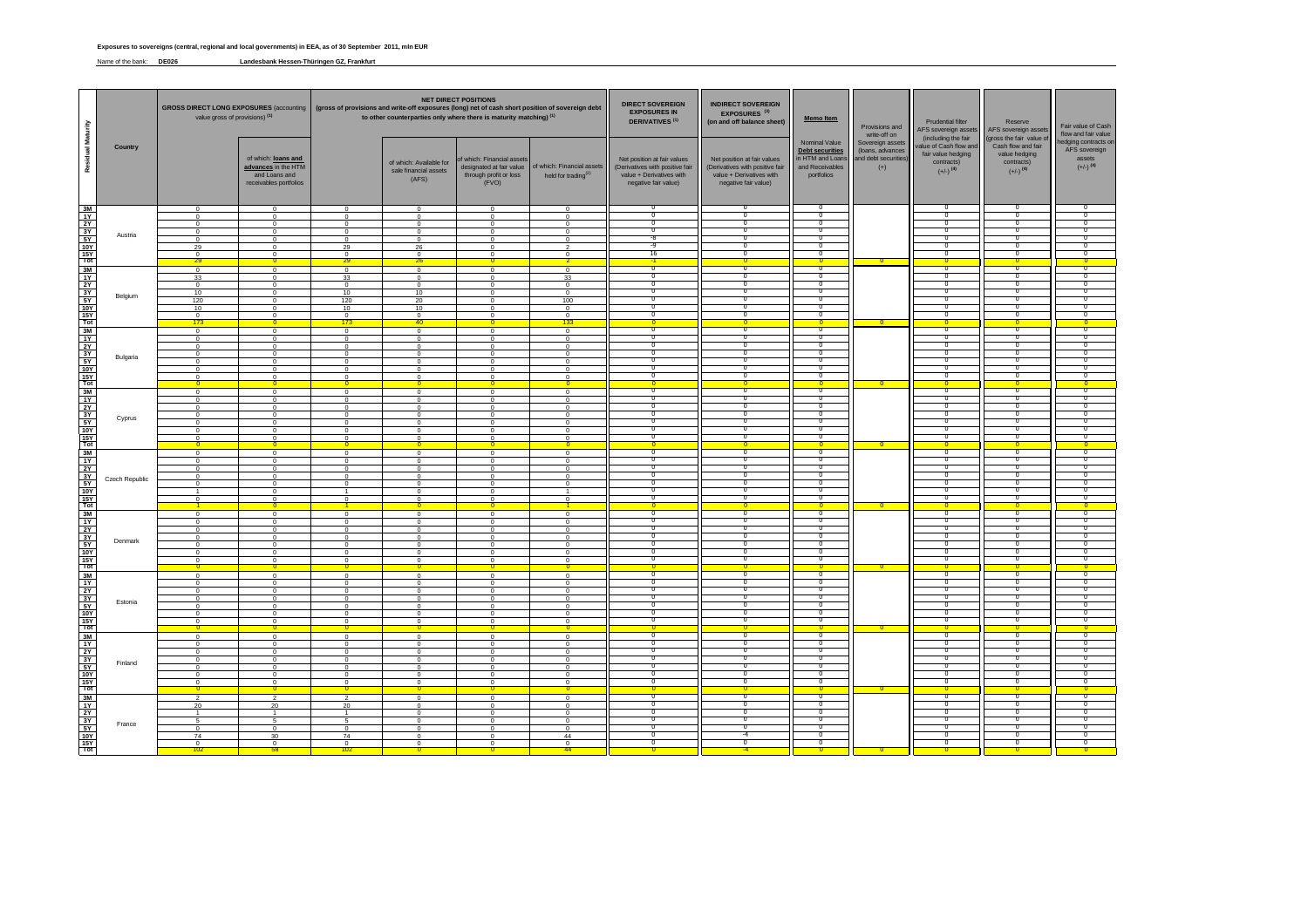|                                                                                                                                                                                                                                                                                                                                                                                                                                                                                                                                                                                                               |                       | GROSS DIRECT LONG EXPOSURES (accounting   (gross of provisions and write-off exposures (long) net of cash short position of sovereign debt<br>value gross of provisions) <sup>(1)</sup> |                                                                                                          |                                                                                    | to other counterparties only where there is maturity matching) <sup>(1)</sup>                                              | <b>NET DIRECT POSITIONS</b>                                           |                                                                                                              | <b>DIRECT SOVEREIGN</b><br><b>EXPOSURES IN</b><br><b>DERIVATIVES<sup>(1)</sup></b>                                 | <b>INDIRECT SOVEREIGN</b><br><b>EXPOSURES<sup>(3)</sup></b><br>(on and off balance sheet)                          | Memo Item                                                                                    | Provisions and<br>write-off on                                        | <b>Prudential filter</b><br>AFS sovereign assets<br>(including the fair              | Reserve<br>AFS sovereign assets<br>(gross the fair value of                          | Fair value of Cash<br>flow and fair value                                 |
|---------------------------------------------------------------------------------------------------------------------------------------------------------------------------------------------------------------------------------------------------------------------------------------------------------------------------------------------------------------------------------------------------------------------------------------------------------------------------------------------------------------------------------------------------------------------------------------------------------------|-----------------------|-----------------------------------------------------------------------------------------------------------------------------------------------------------------------------------------|----------------------------------------------------------------------------------------------------------|------------------------------------------------------------------------------------|----------------------------------------------------------------------------------------------------------------------------|-----------------------------------------------------------------------|--------------------------------------------------------------------------------------------------------------|--------------------------------------------------------------------------------------------------------------------|--------------------------------------------------------------------------------------------------------------------|----------------------------------------------------------------------------------------------|-----------------------------------------------------------------------|--------------------------------------------------------------------------------------|--------------------------------------------------------------------------------------|---------------------------------------------------------------------------|
| Residual Maturity                                                                                                                                                                                                                                                                                                                                                                                                                                                                                                                                                                                             | <b>Country</b>        |                                                                                                                                                                                         | of which: loans and<br>advances in the HTM<br>and Loans and<br>receivables portfolios                    |                                                                                    | of which: Available for<br>sale financial assets<br>(AFS)                                                                  | of which: Financial assets<br>through profit or loss<br>(FVO)         | designated at fair value   of which: Financial assets  <br>held for trading $^{(2)}$                         | Net position at fair values<br>(Derivatives with positive fair<br>value + Derivatives with<br>negative fair value) | Net position at fair values<br>(Derivatives with positive fair<br>value + Derivatives with<br>negative fair value) | <b>Nominal Value</b><br>Debt securities<br>in HTM and Loans<br>and Receivables<br>portfolios | Sovereign assets<br>(loans, advances<br>and debt securities)<br>$(+)$ | value of Cash flow and<br>fair value hedging<br>contracts)<br>$(+/-)$ <sup>(4)</sup> | Cash flow and fair<br>value hedging<br>contracts)<br>$(+/-)$ <sup>(4)</sup>          | hedging contracts on<br>AFS sovereign<br>assets<br>$(+/-)$ <sup>(4)</sup> |
| $\begin{array}{r}\n 3M \\  \hline\n 1Y \\  2Y \\  \hline\n 3Y \\  \hline\n 5Y \\  \hline\n 10Y \\  \hline\n 15Y \\  \hline\n 10t\n \end{array}$                                                                                                                                                                                                                                                                                                                                                                                                                                                               | Germany               | 293<br>1,107<br>1,441<br>2,171<br>4,889<br>7,864<br>4,770<br>22,535                                                                                                                     | 256<br>445<br>633<br>773<br>1,714<br>6,739<br>4,668<br>15,228                                            | 293<br>727<br>1,328<br>2,088<br>4,676<br>7,822<br>4,770<br><u>21,704</u>           | $\Omega$<br>188<br>68<br>333<br>1,465<br>585<br>$\Omega$<br>2,638                                                          | $\Omega$<br>$\Omega$<br>. വ<br>14<br>$\cap$<br>$\Omega$<br>102<br>116 | 37<br>94<br>627<br>968<br>1,497<br>498<br>$\overline{0}$<br>3,721                                            | -17<br>-49<br>26<br>-47<br>136<br>171<br>326<br><mark>773</mark>                                                   |                                                                                                                    | - U<br>$\Omega$<br>$\overline{0}$<br>-0<br>$\overline{\phantom{0}}$                          | $\overline{\mathbf{0}}$                                               | $-1$<br>$-3$<br>-13<br>$-36$<br><mark>-53</mark>                                     | -33<br>-38                                                                           | -4<br>$-20$<br>$-2$<br>$-26$                                              |
| $\begin{array}{r} \n 3M \\  \hline\n 1Y \\  2Y \\  3Y \\  5Y \\  5Y \\  10Y \\  3M \\  1Y \\  2Y \\  3Y \\  5Y \\  10Y \\  2Y \\  3Y \\  5Y \\  10Y\n\end{array}$                                                                                                                                                                                                                                                                                                                                                                                                                                             | Greece <sup>(5)</sup> | . റ<br>34<br>. റ<br>18<br>_റ<br>30<br>$\cap$<br>82                                                                                                                                      | $\Omega$<br>$\Omega$<br>$\Omega$<br>$\Omega$<br>$\Omega$<br>$\Omega$<br>$\Omega$<br>$\overline{0}$       | $\Omega$<br>34<br>$\Omega$<br>18<br>$\Omega$<br>30<br>$\Omega$<br>82 <sup>2</sup>  | $\Omega$<br>34<br>$\Omega$<br>18<br>$\Omega$<br>30<br>$\cap$<br>82 <sup>°</sup>                                            | $\cap$<br>$\cap$<br>$\cap$<br>$\cap$<br>$\cap$<br>- റ                 | $\Omega$<br>$\Omega$<br>$\Omega$<br>$\Omega$<br>$\Omega$<br>$\Omega$<br>$\Omega$<br>$\overline{\phantom{0}}$ | $\overline{\phantom{0}0}$                                                                                          | $\overline{0}$                                                                                                     | $\Omega$<br>0<br>-0<br>$\Omega$<br>0<br>$\overline{\phantom{0}}$ 0                           | <mark>- 43 -</mark>                                                   | $\overline{\mathbf{0}}$                                                              | - 0<br>- 0<br>-0<br>- 0<br>$\overline{0}$                                            | - 0 -                                                                     |
| $\frac{15Y}{\text{Tot}}$                                                                                                                                                                                                                                                                                                                                                                                                                                                                                                                                                                                      | Hungary               | _റ<br>. റ<br>30<br>ົາ<br>$\Omega$<br>-35                                                                                                                                                | $\Omega$<br>$\Omega$<br>$\Omega$<br>$\Omega$<br>$\Omega$<br>$\Omega$                                     | $\cap$<br>$\Omega$<br>30<br>ົດ<br>$\cap$<br>35.                                    | $\Omega$<br>$\Omega$<br>$\Omega$<br>$\Omega$<br>$\Omega$<br>റ                                                              | $\cap$<br>$\cap$<br>$\cap$<br>$\cap$                                  | $\Omega$<br>$\Omega$<br>30<br>$\Omega$<br>$\Omega$<br>$\mathbf{r}$<br><u>35.</u>                             |                                                                                                                    |                                                                                                                    | $\Omega$<br>- 0<br>0<br><u> U</u>                                                            | 0                                                                     |                                                                                      | - 0<br>- 0<br>-0<br>- 0<br>-0                                                        |                                                                           |
| $\begin{array}{c}\n\hline\n\downarrow \\ \hline\n\downarrow\n\end{array}$ $\begin{array}{c}\n\hline\n\downarrow\n\end{array}$ $\begin{array}{c}\n\hline\n\downarrow\n\end{array}$ $\begin{array}{c}\n\hline\n\downarrow\n\end{array}$ $\begin{array}{c}\n\hline\n\downarrow\n\end{array}$ $\begin{array}{c}\n\hline\n\downarrow\n\end{array}$                                                                                                                                                                                                                                                                 | Iceland               |                                                                                                                                                                                         | $\cap$<br>$\Omega$<br>$\cap$<br>$\cap$<br>$\Omega$<br>$\cap$<br>$\cap$<br>$\Omega$                       |                                                                                    | $\cap$<br>$\cap$<br>$\cap$                                                                                                 |                                                                       | $\cap$<br>$\cap$<br>$\Omega$<br>$\Omega$<br>$\cap$<br>$\cap$<br>$\cap$                                       |                                                                                                                    |                                                                                                                    |                                                                                              |                                                                       |                                                                                      |                                                                                      |                                                                           |
| $\begin{array}{r}\n\hline\n3M \\ \hline\n1Y \\ \hline\n2Y \\ \hline\n3Y \\ \hline\n5Y \\ \hline\n10Y \\ \hline\n\end{array}$                                                                                                                                                                                                                                                                                                                                                                                                                                                                                  | Ireland               |                                                                                                                                                                                         | $\Omega$<br>$\Omega$<br>$\Omega$<br>$\Omega$<br>$\Omega$<br>$\cap$<br>$\cap$                             |                                                                                    | $\cap$<br>$\cap$<br>$\Omega$<br>$\cap$<br>$\cap$                                                                           |                                                                       | - 0 -<br>$\Omega$<br>$\cap$<br>$\cap$<br>$\cap$<br>$\Omega$<br>$\Omega$<br>റ<br>0.                           |                                                                                                                    |                                                                                                                    | <u> O </u><br>- O -                                                                          | $\overline{\mathbf{0}}$<br>$\overline{\mathbf{0}}$                    |                                                                                      |                                                                                      |                                                                           |
| $\begin{array}{r}\n\hline\n3M \\ \hline\n1Y \\ \hline\n2Y \\ \hline\n3Y \\ \hline\n5Y \\ \hline\n10Y \\ \hline\n\end{array}$                                                                                                                                                                                                                                                                                                                                                                                                                                                                                  | Italy                 | $\Omega$<br>25<br>152<br>73<br>257                                                                                                                                                      | $\Omega$<br>$\Omega$<br>$\Omega$<br>$\cap$<br>$\Omega$<br>$\Omega$<br>$\Omega$                           | $\cap$<br>25<br>152<br>73<br>$\cap$<br>$-2$<br>248                                 | $\cap$<br>$\Omega$<br>$\Omega$<br>102<br>43<br>$\cap$<br>$\Omega$<br>145                                                   |                                                                       | $\Omega$<br>$\Omega$<br>25<br>50<br>30<br>$\Omega$<br>$-2$<br>103 <sub>1</sub>                               |                                                                                                                    |                                                                                                                    | -0                                                                                           | $\mathbf{0}$                                                          |                                                                                      |                                                                                      |                                                                           |
| $\begin{array}{r}\n\hline\n3M \\ \hline\n1Y \\ \hline\n2Y \\ \hline\n3Y \\ \hline\n5Y \\ \hline\n10Y \\ \hline\n\end{array}$                                                                                                                                                                                                                                                                                                                                                                                                                                                                                  | Latvia                | $\Omega$                                                                                                                                                                                | $\Omega$<br>$\Omega$<br>$\cap$<br>$\Omega$<br>$\Omega$<br>$\Omega$<br>$\Omega$<br>$\Omega$               | $\cap$<br>$\cap$<br>റ                                                              | $\Omega$<br>$\cap$<br>$\cap$<br>$\Omega$<br>റ<br>റ                                                                         |                                                                       | $\Omega$<br>$\Omega$<br>$\cap$<br>ູ<br>$\Omega$<br>$\Omega$<br>$\Omega$                                      |                                                                                                                    |                                                                                                                    | - 0<br>-0<br>$\overline{\mathbf{0}}$                                                         | $\mathbf{0}$                                                          |                                                                                      |                                                                                      |                                                                           |
| $\begin{array}{c}\n\hline\n\downarrow \\ 3 \text{M} \\ \hline\n\downarrow \\ 5 \text{M} \\ \hline\n\downarrow \\ \hline\n\downarrow \\ \hline\n\downarrow \\ \hline\n\downarrow \\ \hline\n\downarrow \\ \hline\n\downarrow \\ \hline\n\downarrow \\ \hline\n\downarrow \\ \hline\n\downarrow \\ \hline\n\downarrow \\ \hline\n\downarrow \\ \hline\n\downarrow \\ \hline\n\downarrow \\ \hline\n\downarrow \\ \hline\n\downarrow \\ \hline\n\downarrow \\ \hline\n\downarrow \\ \hline\n\downarrow \\ \hline\n\downarrow \\ \hline\n\downarrow \\ \hline\n\downarrow \\ \hline\n\downarrow \\ \hline\n\down$ | Liechtenstein         | $\cap$<br>റ                                                                                                                                                                             | $\Omega$<br>$\Omega$<br>$\Omega$<br>$\Omega$<br>$\Omega$<br>$\Omega$<br><b>U</b>                         | $\cap$<br>$\Omega$<br>$\Omega$                                                     | $\cap$<br>റ<br>റ<br>- 0<br>$\Omega$<br>$\Omega$                                                                            | $\cap$<br>റ                                                           | $\Omega$<br>$\Omega$<br>$\Omega$<br>$\Omega$<br>$\Omega$<br>$\Omega$<br>$\overline{\mathbf{0}}$              | <b>U</b><br>U<br>- O                                                                                               |                                                                                                                    | -0<br>-0                                                                                     | $\overline{\phantom{0}}$                                              | - 0<br>-U<br>- O -                                                                   | - 0<br>- 0<br><u> O </u>                                                             |                                                                           |
| $\begin{array}{c}\n\hline\n\text{3M} \\ \hline\n\text{3M} \\ \hline\n\text{3M} \\ \hline\n\text{3M} \\ \hline\n\text{3M} \\ \hline\n\text{3M} \\ \hline\n\text{3M} \\ \hline\n\text{3M} \\ \hline\n\text{3M} \\ \hline\n\text{3M} \\ \hline\n\text{3M} \\ \hline\n\text{3M} \\ \hline\n\text{3M} \\ \hline\n\text{3M} \\ \hline\n\text{3M} \\ \hline\n\text{3M} \\ \hline\n\text{3M} \\ \hline\n\text{3M} \\ \hline\n\text{3M} \\ \hline$                                                                                                                                                                     | Lithuania             | - 0<br>$\Omega$<br>$\Omega$<br>- റ<br>- റ<br>- 0<br>$\Omega$                                                                                                                            | $\Omega$<br>$\Omega$<br>$\Omega$<br>$\overline{0}$<br>$\Omega$<br>$\Omega$<br>$\Omega$<br>$\overline{0}$ | റ<br>$\Omega$<br>$\Omega$<br>$\Omega$<br>$\Omega$<br>റ<br>$\Omega$<br>$\mathbf{1}$ | $\overline{0}$<br>$\Omega$<br>$\Omega$<br>$\overline{0}$<br>$\overline{0}$<br>$\overline{0}$<br>$\overline{0}$<br><b>O</b> | $\cap$<br>- റ<br>- റ<br>$\cap$<br>റ                                   | $\Omega$<br>$\Omega$<br>$\Omega$<br>$\Omega$<br>$\Omega$<br>$\Omega$<br>$\Omega$                             | <b>U</b><br>U<br>$\overline{\phantom{0}}$ 0                                                                        |                                                                                                                    | - 0<br>᠊᠐<br>ಾ<br>- 0                                                                        |                                                                       | - U<br>- 0<br>- U<br><b>U</b>                                                        | - 0<br>$\overline{0}$<br>$\overline{0}$<br>-0<br><b>U</b><br>$\overline{\mathbf{0}}$ | - 0-                                                                      |
| $\begin{array}{r} \hline 3M \\ \hline 3M \\ \hline 1Y \\ \hline 2Y \\ \hline 3Y \\ \hline 5Y \\ \hline 10Y \\ \hline 15Y \\ \hline \hline \end{array}$                                                                                                                                                                                                                                                                                                                                                                                                                                                        | Luxembourg            | - റ<br>- റ<br>- റ<br>- 0<br>$\Omega$<br>$\overline{7}$<br>റ                                                                                                                             | $\Omega$<br>$\overline{0}$<br>$\Omega$<br>$\Omega$<br>$\Omega$<br>$\Omega$<br>$\Omega$                   | $\Omega$<br>$\Omega$<br>- 0<br>റ<br>$\Omega$<br>$\overline{7}$<br>റ                | $\overline{0}$<br>$\overline{0}$<br>$\overline{0}$<br>$\Omega$<br>$\Omega$<br>$\overline{0}$<br>$\Omega$                   | - റ<br>- റ<br>$\cap$<br>$\cap$<br>_റ<br>_റ                            | $\Omega$<br>$\overline{0}$<br>$\Omega$<br>$\Omega$<br>$\Omega$<br>$\overline{7}$<br>$\Omega$                 | <b>U</b><br>U<br>$\overline{0}$                                                                                    |                                                                                                                    | <b>U</b><br>- 0<br>-0<br>-0<br>$\overline{0}$                                                |                                                                       | - U<br>- 0<br>- U                                                                    | <b>U</b><br>-0<br>-0<br>$\overline{0}$<br>$\overline{0}$<br>U                        |                                                                           |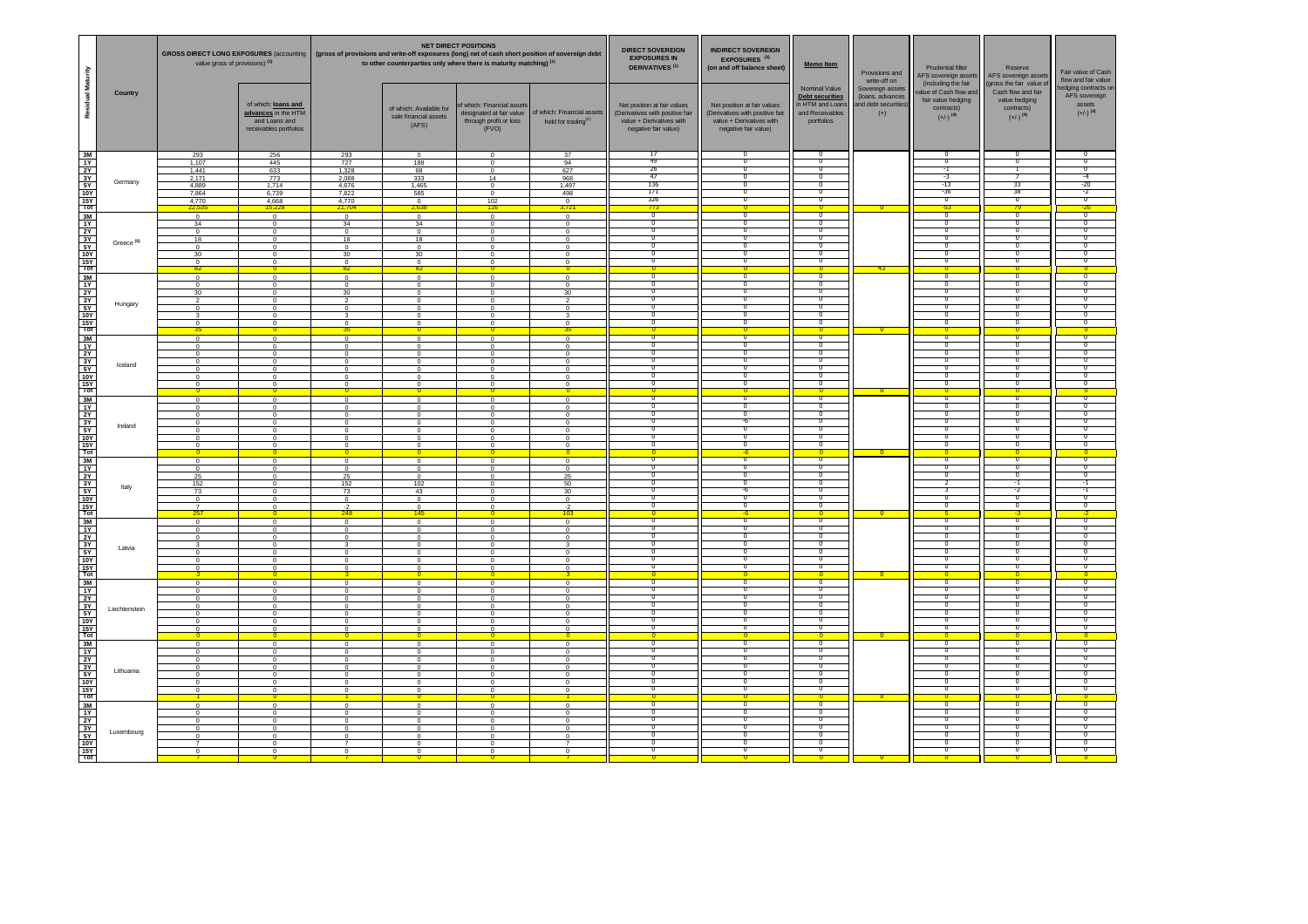|                                                                                                                                                                                                                                                                                                                                                                                                                           | GROSS DIRECT LONG EXPOSURES (accounting   (gross of provisions and write-off exposures (long) net of cash short position of sovereign debt<br>value gross of provisions) <sup>(1)</sup>                                                                    |                                                                                                          |                                                                                                                                                       | <b>NET DIRECT POSITIONS</b><br>to other counterparties only where there is maturity matching) <sup>(1)</sup> |                                                                                                                                                                  | <b>DIRECT SOVEREIGN</b><br><b>EXPOSURES IN</b><br><b>DERIVATIVES<sup>(1)</sup></b>                                 | <b>INDIRECT SOVEREIGN</b><br><b>EXPOSURES<sup>(3)</sup></b><br>(on and off balance sheet)                          | <b>Memo Item</b>                                                                             | Provisions and<br>write-off on                                        | <b>Prudential filter</b><br>AFS sovereign assets                                                            | Reserve<br>AFS sovereign assets                                                                                     | Fair value of Cash<br>flow and fair value                                 |
|---------------------------------------------------------------------------------------------------------------------------------------------------------------------------------------------------------------------------------------------------------------------------------------------------------------------------------------------------------------------------------------------------------------------------|------------------------------------------------------------------------------------------------------------------------------------------------------------------------------------------------------------------------------------------------------------|----------------------------------------------------------------------------------------------------------|-------------------------------------------------------------------------------------------------------------------------------------------------------|--------------------------------------------------------------------------------------------------------------|------------------------------------------------------------------------------------------------------------------------------------------------------------------|--------------------------------------------------------------------------------------------------------------------|--------------------------------------------------------------------------------------------------------------------|----------------------------------------------------------------------------------------------|-----------------------------------------------------------------------|-------------------------------------------------------------------------------------------------------------|---------------------------------------------------------------------------------------------------------------------|---------------------------------------------------------------------------|
| Residual Maturity<br><b>Country</b>                                                                                                                                                                                                                                                                                                                                                                                       | of which: loans and<br>advances in the HTM<br>and Loans and<br>receivables portfolios                                                                                                                                                                      |                                                                                                          | of which: Available for<br>sale financial assets<br>(AFS)                                                                                             | of which: Financial assets<br>through profit or loss<br>(FVO)                                                | designated at fair value   of which: Financial assets<br>held for trading $^{(2)}$                                                                               | Net position at fair values<br>(Derivatives with positive fair<br>value + Derivatives with<br>negative fair value) | Net position at fair values<br>(Derivatives with positive fair<br>value + Derivatives with<br>negative fair value) | <b>Nominal Value</b><br>Debt securities<br>in HTM and Loans<br>and Receivables<br>portfolios | Sovereign assets<br>(loans, advances<br>and debt securities)<br>$(+)$ | (including the fair<br>value of Cash flow and<br>fair value hedging<br>contracts)<br>$(+/-)$ <sup>(4)</sup> | (gross the fair value of<br>Cash flow and fair<br>value hedging<br>contracts)<br>$(+/-)$ <sup>(4)</sup>             | hedging contracts on<br>AFS sovereign<br>assets<br>$(+/-)$ <sup>(4)</sup> |
| Malta                                                                                                                                                                                                                                                                                                                                                                                                                     | $\cap$<br>$\overline{0}$<br>$\Omega$<br>റ<br>$\Omega$<br>$\cap$<br>$\Omega$<br>$\sqrt{ }$<br>$\Omega$<br>റ<br>$\Omega$<br>റ<br>$\Omega$<br>$\Omega$                                                                                                        | $\Omega$<br>$\cap$<br>$\cap$<br>$\cap$<br>$\cap$<br>$\cap$<br>$\Omega$                                   | $\Omega$<br>$\Omega$<br>$\Omega$<br>$\cap$<br>$\Omega$<br>$\Omega$<br>$\Omega$                                                                        | $\cap$<br>$\cap$<br>$\cap$<br>$\cap$<br>$\cap$                                                               | $\Omega$<br>$\overline{0}$<br>$\Omega$<br>$\Omega$<br>$\Omega$<br>$\Omega$<br>$\Omega$<br>$\overline{0}$                                                         |                                                                                                                    |                                                                                                                    | -0<br>- 0<br>-0<br>- 0 -                                                                     | $\overline{\mathbf{0}}$                                               | - റ                                                                                                         | -0<br>- 0<br>-0<br>$\Omega$                                                                                         | - റ                                                                       |
| $\frac{2}{3}$<br>$\frac{2}{3}$<br>$\frac{2}{3}$<br>$\frac{2}{3}$<br>$\frac{2}{3}$<br>$\frac{2}{3}$<br>$\frac{2}{3}$<br>$\frac{2}{3}$<br>$\frac{2}{3}$<br>$\frac{2}{3}$<br>$\frac{2}{3}$<br>$\frac{2}{3}$<br>Netherlands                                                                                                                                                                                                   | - റ<br>$\Omega$<br>$\Omega$<br>$\cap$<br>$\Omega$<br>$\Omega$<br>84<br>$\Omega$<br>$\Omega$<br>$\Omega$<br>$\Omega$                                                                                                                                        | $\cap$<br>$\cap$<br>$\cap$<br>$\Omega$<br>84<br>$\cap$<br>$\cap$<br>84                                   | $\cap$<br>$\cap$<br>$\cap$<br>$\cap$<br>$\Omega$<br>$\cap$<br>$\cap$                                                                                  | $\sqrt{ }$<br>$\cap$                                                                                         | $\Omega$<br>$\Omega$<br>$\Omega$<br>$\Omega$<br>84<br>$\Omega$<br>$\Omega$                                                                                       |                                                                                                                    | $-2$                                                                                                               | -0<br>- 0<br>-0<br>-0<br>- 0                                                                 |                                                                       |                                                                                                             | -0<br>-0<br>-0<br>- 0<br>-0                                                                                         |                                                                           |
| Norway<br>$\frac{15Y}{\text{Tot}}$                                                                                                                                                                                                                                                                                                                                                                                        | 84<br>$\sqrt{ }$<br>- റ<br>$\Omega$<br>$\Omega$<br>$\Omega$<br>$\Omega$<br>$\Omega$                                                                                                                                                                        | $\cap$<br>$\cap$<br>$\cap$<br>$\cap$<br>$\cap$                                                           | $\cap$<br>$\cap$<br>$\cap$<br>$\cap$<br>$\cap$                                                                                                        | $\Omega$                                                                                                     | 84<br>$\Omega$<br>$\Omega$<br>$\Omega$<br>$\Omega$<br>$\Omega$<br>$\Omega$                                                                                       |                                                                                                                    | -3-                                                                                                                | $\overline{\phantom{0}}$<br>- 0                                                              | $\overline{\mathbf{0}}$                                               |                                                                                                             | -0<br>- 0<br>-0                                                                                                     |                                                                           |
| 3M<br>1Y<br>2Y<br>3Y<br>5Y<br>10Y<br>15Y<br>Tot<br>Poland                                                                                                                                                                                                                                                                                                                                                                 | $\Omega$<br>$\Omega$<br>$\Omega$<br>$\Omega$<br>18<br>$\cap$<br>$\Omega$                                                                                                                                                                                   | 18                                                                                                       |                                                                                                                                                       |                                                                                                              | $\Omega$<br>$\Omega$<br>18                                                                                                                                       |                                                                                                                    |                                                                                                                    | <u> U </u>                                                                                   | - 0                                                                   |                                                                                                             |                                                                                                                     |                                                                           |
| 3M<br>1Y<br>2Y<br>3Y<br>5Y<br>10Y<br>15Y<br>Tot<br>Portugal                                                                                                                                                                                                                                                                                                                                                               | <u> 28</u><br>$\Omega$<br>44<br>$\cap$<br>$\cap$<br>$\Omega$<br>$\Omega$<br>$\Omega$<br>$\Omega$                                                                                                                                                           | 28<br>44                                                                                                 |                                                                                                                                                       |                                                                                                              | <u>28</u><br>$\Omega$<br>44<br>$\Omega$<br>$\Omega$<br>ົ<br>$\cap$<br>$\Omega$                                                                                   |                                                                                                                    |                                                                                                                    | <u> U</u>                                                                                    | <b>U</b>                                                              |                                                                                                             |                                                                                                                     |                                                                           |
| 3M<br>1Y<br>2Y<br>3Y<br>5Y<br>10Y<br>15Y<br>Tot<br>Romania                                                                                                                                                                                                                                                                                                                                                                | $-54$<br>$\cap$<br>$\cap$<br>$\cap$<br>$\cap$<br>$\cap$<br>$\cap$<br>$\Omega$                                                                                                                                                                              | 54 <sup>°</sup>                                                                                          |                                                                                                                                                       |                                                                                                              | <u>46 </u><br>$\Omega$<br>$\Omega$<br>$\cap$<br>$\Omega$<br>$\Omega$<br>$\Omega$<br>$\Omega$                                                                     |                                                                                                                    |                                                                                                                    | - O -                                                                                        | 0                                                                     |                                                                                                             |                                                                                                                     |                                                                           |
| $\begin{array}{r}\n\hline\n3M \\ \hline\n1Y \\ \hline\n2Y \\ \hline\n3Y \\ \hline\n5Y \\ \hline\n10Y \\ \hline\n\end{array}$<br>Slovakia                                                                                                                                                                                                                                                                                  | $\Omega$<br>$\cap$<br>$\Omega$<br>45<br>$\Omega$                                                                                                                                                                                                           | റ<br>45                                                                                                  | 41                                                                                                                                                    |                                                                                                              | $\Omega$<br>$\Omega$<br>$\Omega$<br>$\Omega$                                                                                                                     |                                                                                                                    |                                                                                                                    | <u> O</u>                                                                                    | $\mathbf{0}$                                                          |                                                                                                             |                                                                                                                     |                                                                           |
| $\frac{15Y}{Tot}$<br>3M<br>1Y<br>Slovenia                                                                                                                                                                                                                                                                                                                                                                                 | -45<br>$\mathbf{0}$<br>$\Omega$<br>$\Omega$<br>$\Omega$<br>$\overline{0}$                                                                                                                                                                                  | 45<br>റ<br>$\Omega$                                                                                      | 41<br>$\cap$<br>$\overline{0}$                                                                                                                        | $\Omega$                                                                                                     | ∩<br>$\Omega$<br>$\Omega$<br>$\Omega$<br>$\overline{0}$                                                                                                          |                                                                                                                    |                                                                                                                    | - 0 -<br>U<br>0                                                                              | $\mathbf{0}$                                                          |                                                                                                             | U<br>- 0                                                                                                            |                                                                           |
| Spain                                                                                                                                                                                                                                                                                                                                                                                                                     | $\overline{0}$<br>$\Omega$<br>$\overline{0}$<br>$\overline{0}$<br>60<br>60<br>35<br>35<br>277<br>171<br>91<br>91<br>200<br>200<br>584<br>513                                                                                                               | $\Omega$<br>$\overline{0}$<br>60<br>35<br>277<br>91<br>200<br>584                                        | $\overline{0}$<br>$\Omega$<br>$\overline{0}$<br>$\overline{0}$<br>$\overline{0}$<br>- 0<br>$\Omega$                                                   | - റ<br>- റ<br>$\Omega$<br>- റ                                                                                | $\overline{0}$<br>$\overline{\mathbf{0}}$<br>$\overline{0}$<br>$\overline{0}$<br>106<br>$\overline{0}$<br>$\overline{0}$<br>71                                   | <u> O</u>                                                                                                          | $-20$                                                                                                              | -0<br>$\overline{\phantom{0}}$ 0<br>0<br>$\overline{0}$<br>$\overline{0}$<br>-0<br>$\bf{0}$  | <u> 0 -</u>                                                           | $\overline{0}$<br><b>U</b><br><b>U</b>                                                                      | -0<br>$\overline{\phantom{0}}$<br>$\bf{0}$<br>$\overline{0}$<br>$\overline{0}$<br>-0<br>-0<br>$\overline{0}$        |                                                                           |
| $\frac{1}{\frac{1}{\frac{1}{\sqrt{1}}}}\frac{1}{\frac{1}{\sqrt{1}}}\frac{1}{\sqrt{1}}\frac{1}{\sqrt{1}}\frac{1}{\sqrt{1}}\frac{1}{\sqrt{1}}\frac{1}{\sqrt{1}}\frac{1}{\sqrt{1}}\frac{1}{\sqrt{1}}\frac{1}{\sqrt{1}}\frac{1}{\sqrt{1}}\frac{1}{\sqrt{1}}\frac{1}{\sqrt{1}}\frac{1}{\sqrt{1}}\frac{1}{\sqrt{1}}\frac{1}{\sqrt{1}}\frac{1}{\sqrt{1}}\frac{1}{\sqrt{1}}\frac{1}{\sqrt{1}}\frac{1}{\sqrt{1}}\frac{1$<br>Sweden | $\frac{232}{ }$<br>$\frac{232}{1,302}$<br><mark>1,479</mark><br>$\overline{0}$<br>$\Omega$<br>$\overline{0}$<br>$\Omega$<br>$\overline{0}$<br>$\cap$<br>$\overline{0}$<br>$\Omega$<br>$\overline{0}$<br>$\Omega$<br>$\overline{0}$<br>$\Omega$<br>$\Omega$ | 232<br><mark>1,479</mark><br>$\Omega$<br>$\Omega$<br>- റ<br>$\Omega$<br>$\Omega$<br>$\Omega$<br>$\Omega$ | $\overline{0}$<br>$\overline{\mathbf{0}}$<br>$\overline{0}$<br>$\Omega$<br>$\Omega$<br>$\overline{0}$<br>$\overline{0}$<br>$\overline{0}$<br>$\Omega$ | $\cap$<br>- റ<br>- റ<br>$\Omega$<br>- റ                                                                      | $\overline{0}$<br>$\overline{177}$<br>$\overline{0}$<br>$\overline{0}$<br>$\overline{0}$<br>$\overline{0}$<br>$\overline{0}$<br>$\overline{0}$<br>$\overline{0}$ | $\overline{\phantom{0}}$                                                                                           | <mark>-14 -</mark>                                                                                                 | -0<br>$\overline{\phantom{0}}$ 0<br>- 0<br>-0<br>$\bf{0}$<br>$\overline{0}$<br>-0<br>-0      |                                                                       | <b>U</b><br>$\overline{\phantom{0}}$<br>- U<br>U                                                            | $\overline{0}$<br>$\overline{\phantom{0}}$<br>-0<br>-0<br>$\bf{0}$<br>$\overline{0}$<br>$\overline{0}$<br>-0<br>- 0 | - 0-                                                                      |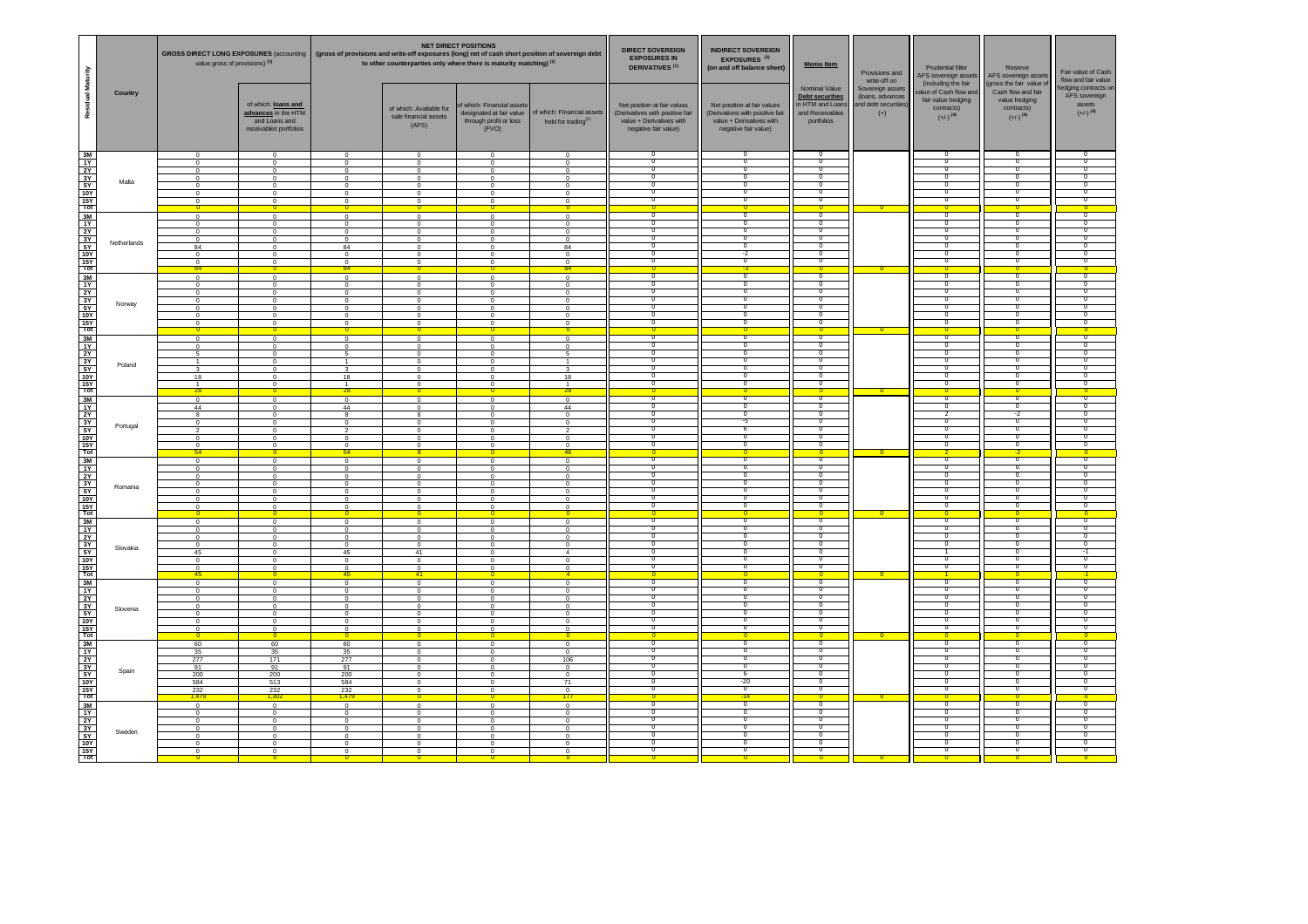(4) According with CEBS Guidelines on prudential filters it is required a consistent treatment of gains and losses resulting from a transaction whereby a cash flow hedge is created for an available for sale instrument: i.e recognised in additional own funds, so should the results of the corresponding cash flow hedging derivative. Moreover if fair-value hedging contracts on sovereign assets are taken in consideration for the computation of th removal), the FV of such contracts must be reported in the column AB.

|                                                                      |                     | <b>GROSS DIRECT LONG EXPOSURES</b> (accounting  <br>value gross of provisions) <sup>(1)</sup> |                                                                                       |        | to other counterparties only where there is maturity matching) <sup>(1)</sup> | <b>NET DIRECT POSITIONS</b>                                   | (gross of provisions and write-off exposures (long) net of cash short position of sovereign debt | <b>DIRECT SOVEREIGN</b><br><b>EXPOSURES IN</b><br><b>DERIVATIVES<sup>(1)</sup></b>                                 | <b>INDIRECT SOVEREIGN</b><br>EXPOSURES <sup>(3)</sup><br>(on and off balance sheet)                                | <b>Memo Item</b>                                                                             | Provisions and<br>write-off on                    | <b>Prudential filter</b><br>AFS sovereign assets   AFS sovereign assets                                                      | Reserve                                                                                                | Fair value of Cash<br>flow and fair value                                 |
|----------------------------------------------------------------------|---------------------|-----------------------------------------------------------------------------------------------|---------------------------------------------------------------------------------------|--------|-------------------------------------------------------------------------------|---------------------------------------------------------------|--------------------------------------------------------------------------------------------------|--------------------------------------------------------------------------------------------------------------------|--------------------------------------------------------------------------------------------------------------------|----------------------------------------------------------------------------------------------|---------------------------------------------------|------------------------------------------------------------------------------------------------------------------------------|--------------------------------------------------------------------------------------------------------|---------------------------------------------------------------------------|
| <b>Residual Maturity</b>                                             | <b>Country</b>      |                                                                                               | of which: loans and<br>advances in the HTM<br>and Loans and<br>receivables portfolios |        | of which: Available for<br>sale financial assets<br>(AFS)                     | of which: Financial assets<br>through profit or loss<br>(FVO) | designated at fair value   of which: Financial assets<br>held for trading <sup>(2)</sup>         | Net position at fair values<br>(Derivatives with positive fair<br>value + Derivatives with<br>negative fair value) | Net position at fair values<br>(Derivatives with positive fair<br>value + Derivatives with<br>negative fair value) | <b>Nominal Value</b><br>Debt securities<br>in HTM and Loans<br>and Receivables<br>portfolios | (loans, advances<br>and debt securities)<br>$(+)$ | (including the fair<br>Sovereign assets value of Cash flow and<br>fair value hedging<br>contracts)<br>$(+/-)$ <sup>(4)</sup> | gross the fair value of<br>Cash flow and fair<br>value hedging<br>contracts)<br>$(+/-)$ <sup>(4)</sup> | hedging contracts on<br>AFS sovereign<br>assets<br>$(+/-)$ <sup>(4)</sup> |
| <u>3M<br/> 1Y<br/> 2Y<br/> 3Y<br/> 5Y<br/> 10Y<br/> 15Y<br/> Tot</u> |                     |                                                                                               |                                                                                       |        |                                                                               |                                                               |                                                                                                  |                                                                                                                    |                                                                                                                    |                                                                                              |                                                   |                                                                                                                              |                                                                                                        |                                                                           |
|                                                                      |                     | 22                                                                                            | 22                                                                                    | 22     |                                                                               |                                                               |                                                                                                  |                                                                                                                    |                                                                                                                    |                                                                                              |                                                   |                                                                                                                              |                                                                                                        |                                                                           |
|                                                                      |                     | 66                                                                                            | 66                                                                                    | 66     |                                                                               |                                                               |                                                                                                  |                                                                                                                    |                                                                                                                    |                                                                                              |                                                   |                                                                                                                              |                                                                                                        |                                                                           |
|                                                                      | United Kingdom      |                                                                                               |                                                                                       |        |                                                                               |                                                               |                                                                                                  |                                                                                                                    |                                                                                                                    |                                                                                              |                                                   |                                                                                                                              |                                                                                                        |                                                                           |
|                                                                      |                     | 18                                                                                            | 18                                                                                    | 18     |                                                                               |                                                               |                                                                                                  |                                                                                                                    |                                                                                                                    |                                                                                              |                                                   |                                                                                                                              |                                                                                                        |                                                                           |
|                                                                      |                     |                                                                                               |                                                                                       |        |                                                                               |                                                               |                                                                                                  |                                                                                                                    |                                                                                                                    |                                                                                              |                                                   |                                                                                                                              |                                                                                                        |                                                                           |
|                                                                      |                     |                                                                                               |                                                                                       |        |                                                                               |                                                               |                                                                                                  |                                                                                                                    |                                                                                                                    |                                                                                              |                                                   |                                                                                                                              |                                                                                                        |                                                                           |
|                                                                      |                     | 121                                                                                           | 121                                                                                   | 121    |                                                                               |                                                               |                                                                                                  |                                                                                                                    |                                                                                                                    |                                                                                              |                                                   |                                                                                                                              |                                                                                                        |                                                                           |
|                                                                      |                     |                                                                                               |                                                                                       |        |                                                                               |                                                               |                                                                                                  |                                                                                                                    |                                                                                                                    |                                                                                              |                                                   |                                                                                                                              |                                                                                                        |                                                                           |
|                                                                      | <b>TOTAL EEA 30</b> | 25,035                                                                                        | 16,709                                                                                | 24,196 | 2,981                                                                         | 116                                                           | 4,389                                                                                            | 772                                                                                                                | $-32$                                                                                                              |                                                                                              |                                                   | $-45$                                                                                                                        |                                                                                                        | $-29$                                                                     |

**(5)** Please report gross and net direct positions before eventual write-off (PSI); in the column provisions must be included eventual write-off (PSI).

## **Notes and definitions**

**(1)** The exposures reported cover only exposures to central, regional and local governments on immediate borrower basis, and do not include exposures to other counterparts with full or partial government guarantees **(2)** The banks disclose the exposures in the "Financial assets held for trading" portfolio after offsetting the cash short positions having the same maturities.

(3) The exposures reported include the positions towards counterparts (other than sovereign) on sovereign credit risk (i.e. CDS, financial guarantees) booked in all the accounting portfolio (on-off balance sheet). Irrespec accounting classification of the positions the economic substance over the form must be used as a criteria for the identification of the exposures to be included in this column. This item does not include exposures to coun full or partial government guarantees by central, regional and local governments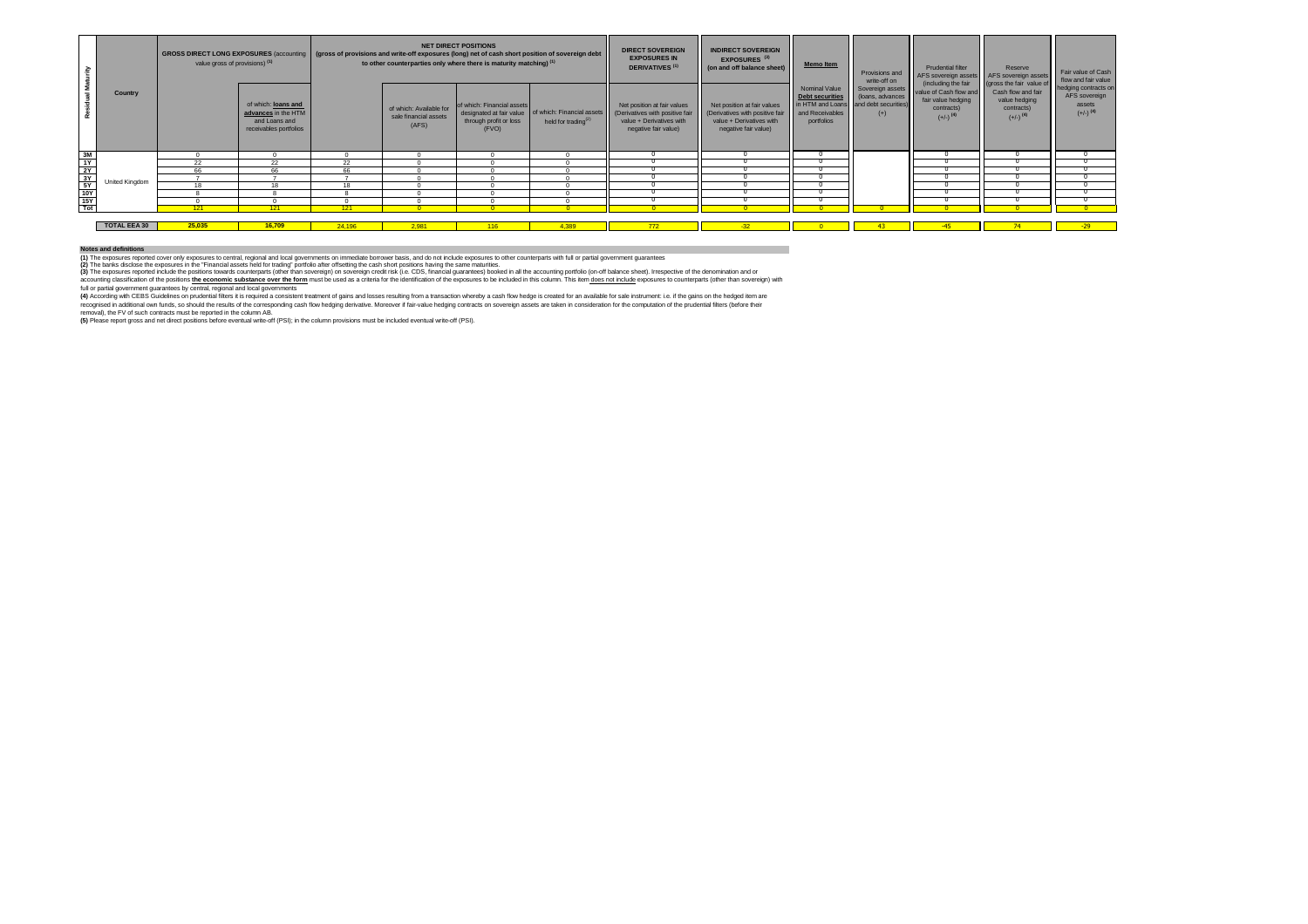# **Composition of RWA as of 30 September 2011**

| Name<br>non!<br>.<br>∵tne .<br>υαπιν. | $- - - -$<br>⊃∟∪∠r | rrankturt<br>Thuringen<br><br>∟andesbank<br>. |
|---------------------------------------|--------------------|-----------------------------------------------|
|                                       |                    |                                               |

## **(in million Euro)**

|                                           | <b>Rules at the end of September</b> | <b>CRD 3 rules</b>       |
|-------------------------------------------|--------------------------------------|--------------------------|
| Total RWA <sup>(1)</sup>                  | 53,933                               | 55,114                   |
| <b>RWA</b> for credit risk                | 46,175                               | 46,178                   |
| RWA Securitisation and re-securitisations | 1,234                                | 1,237                    |
| RWA Other credit risk                     | 44,941                               | 44,941                   |
| <b>RWA</b> for market risk                | 4,408                                | 5,587                    |
| <b>RWA operational risk</b>               | 3,350                                | 3,350                    |
| Transitional floors <sup>(2)</sup>        | $\overline{\phantom{0}}$             | $\overline{\phantom{0}}$ |
| <b>RWA Other</b>                          |                                      |                          |

### **Notes and definitions**

**(1)** The RWA calculated according to CRD III can be based on models that have not yet been approved by the National Supervisory Authority.

option 2 **(2)** All IRB/AMA banks in the exercise have applied transitional floor which assess the impact 80% of the Basel 1 requirements. However, wide divergences in national approaches to the floors means that two main approaches have been identified as set out in the methodological note. The transitional floor has been applied according to the following approach: